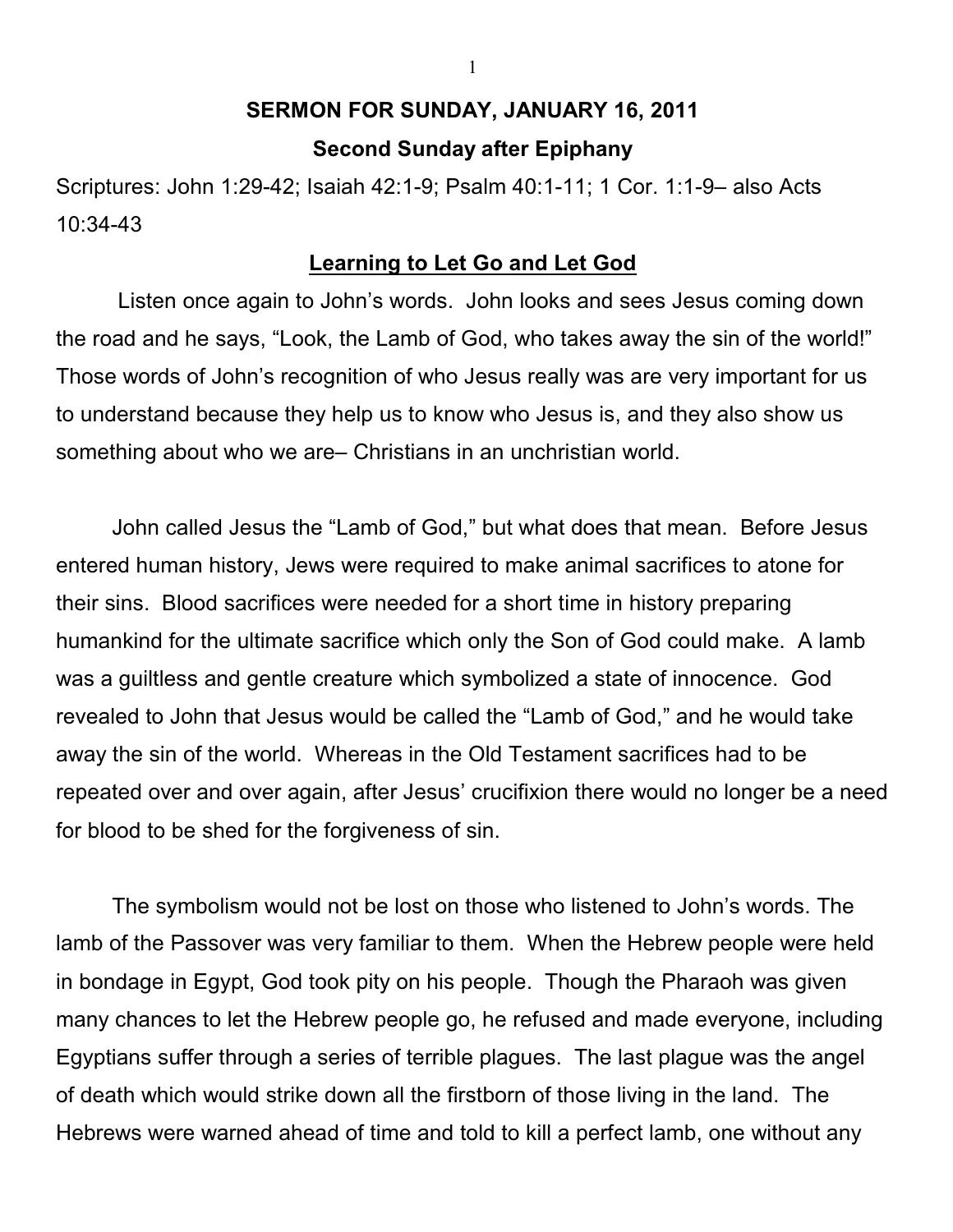blemish. They were to spread the blood of the lamb on the doorpost of their houses. The angel of death would pass by the houses of those with blood on the doorposts. Thus God's people were spared the plague of the firstborn because of the blood of an innocent lamb. When John called Jesus the Lamb of God who would take away the sins of the world he was pointing the way to the purpose of the Messiah's coming.

We need to know who the Lamb of God is and why he is important for us. None of us has a need to find an animal to sacrifice for our sins, and it's a good thing too because most of us would find doing that several times a year to be quite a hardship. On the other hand, it is important for each of us to accept what Jesus did as the Lamb of God. He took away the work of trying to earn our salvation by our own power or might. There is no way that you or I can do it for ourselves. We cannot work ourselves into forgiveness and acceptance by God. Yet, that is where many people get hung up in their searching for faith and living the Christian life. They want to do it themselves. Sometimes, a person will even say that he resents the fact that Jesus died for him because he thinks he is able to take care of his own standing with God.

The truth is that you have to let God do things God's own way. None of us is capable of doing for ourselves what Jesus did. Isaiah 53:6 says, "We all, like sheep, have gone astray, each of us has turned to his own way, and the Lord has laid on him the iniquity of us all." God knows that we are like silly sheep wandering all over the place getting into mischief. We don't mean to, most of us. We try really hard, but we are all guilty in one way or the other. Great men and women of faith throughout the ages have wrestled with the problem of being good enough for God on their own, people like the apostle Paul, St. Augustine, Martin Luther, and Charles Wesley. In the end they discovered that they had to let go and let God do it.

Think back to Jesus' baptism again. Why would Jesus have to be baptized?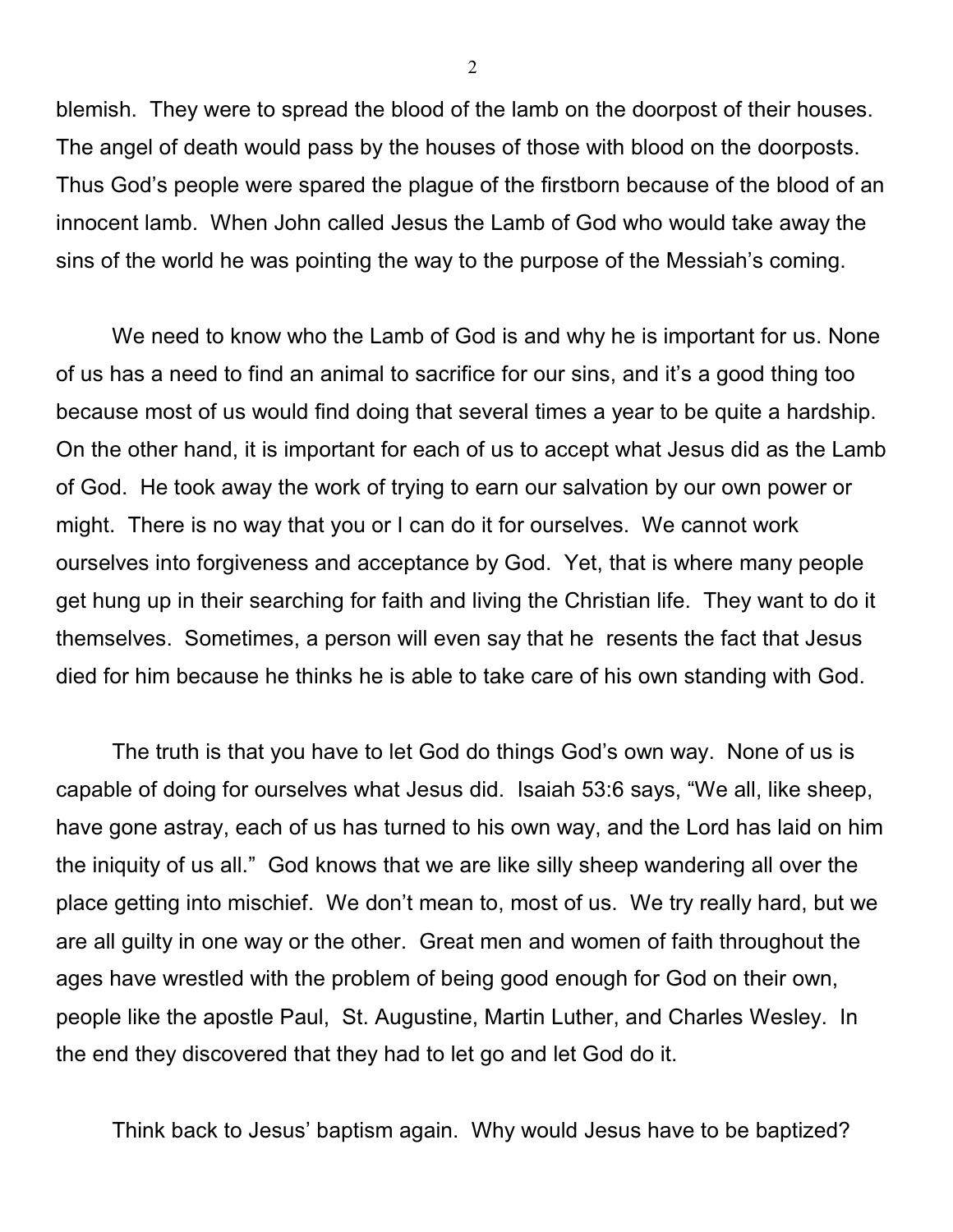He was the sinless Son of God. John did not feel worthy to baptize him, and it must have been a difficult thing for him to do. So, why was it necessary for Jesus to be baptized by John? Was it to show John's followers that there was someone greater than him, someone they should follow? Was it to show that John the Baptist had an important role to play in the beginning of the ministry of Jesus? Both of those might be valid reasons, but the main reason Jesus submitted to baptism by John was because it was the will of God the Father. Jesus allowed the will of God to be accomplished in his baptism, and God revealed his real presence was in the world in the person of the Son.

Jesus became the Lamb of God because of the Father's will. His humanity was evident in the Garden of Gethsemane when he prayed that if this cup could be take from him, let it be so. But he had to go through with the work he had been set to do. So, Jesus the King of Heaven put himself aside and he took on himself all the sin of the world. What if God the Son had begun an argument with God the Father over the crucifixion plan? What if Jesus had tried to work out another way? Thanks be to God that our Lord Jesus Christ was himself obedient to his Father.

The pattern is there for us to follow, and we must follow it if we are to be able to live in this world. You cannot call yourselves Christians and keep on doing things the old way, or the way of most of the world, or **your** way. You must humble yourself in obedience to God and let your own way go bye-bye. In Philippians 2, Paul tells it like it is. The New Living Translation puts it this way:

"You must have the same attitude that Christ Jesus had.

6 Though he was God,

he did not think of equality with God

as something to cling to.

7 Instead, he gave up his divine privileges;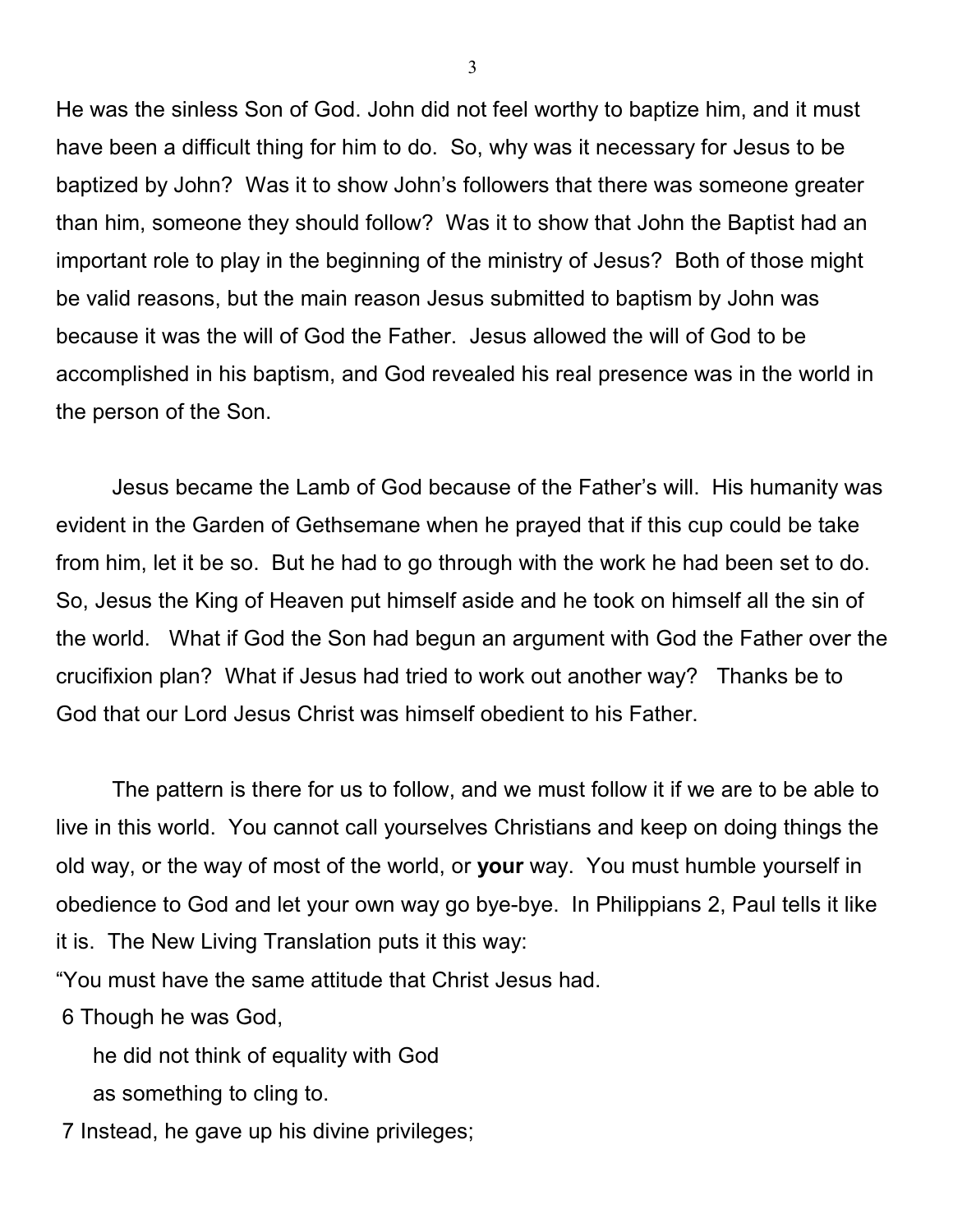he took the humble position of a servant and was born as a human being. When he appeared in human form, 8 he humbled himself in obedience to God and died a criminal's death on a cross."

There are some uncomfortable words in that passage, words that make us squirm a bit: humble, servant, obedience, and death. The truth, my friends, is that we have a choice.

Letting go and letting God means that you start from the beginning. **Number one:** You make Jesus Christ the Lord of your life and you live for him. More than that, it is changing the way you think of things. When you pray you should pray knowing that God is going to answer your prayer. If the answer is not what you wanted or expected, remember that God is working things out for your good— in the **long run**. You are only required to love God and to trust him. Letting go and letting God means having a thankful heart, thankful for all that God has done and is doing.

**Number two**: You have to stop telling other people what to do or not to do and concentrate on making yourself the Christian **you** should be. Trying to solve everyone's problems or trying to fix other people's lives is up to God. Let it go, God is perfectly able to carry on without you hard as that might be! This is not to say that Christians are not responsible for ministering to others. A kind word, a helping hand, a gift, a plate of cookies, a card, a listening ear are what Christianity is all about. Remember, there is a fine line between true concern and ordinary curiosity. Proverbs 11:25 says, "He who refreshes others will himself be refreshed." When you let go of what you want and instead strive to bring refreshment to others, you will find that God is working out his will for you and for those to whom you minister. This has to do with judging too; judging who is worthy of your care, who is worthy of your help, putting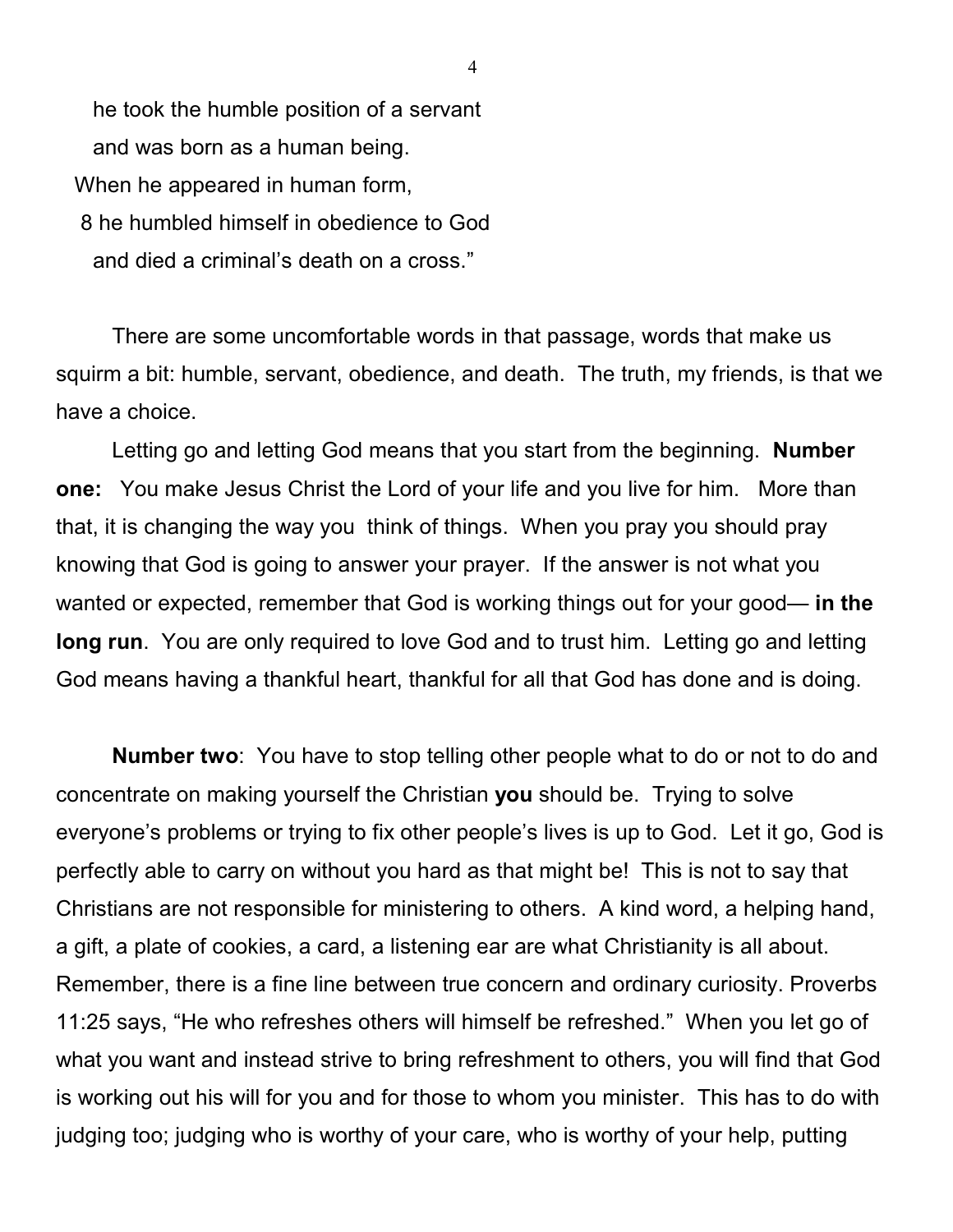people you deem less worthy into categories. Let it go and let God to it. God is the judge of the hearts of all people including us. Our duty is to love our neighbor, whoever he may be.

**Number three**: There is so much in today's world to be stressed about. So many problems to be solved. Your parents' health is declining. Your children need financial help. You are afraid you are going to lose your job, or you already have. The news brings stories of devastating floods in Australia, mud slides in Brazil, shootings of innocent people in Arizona, Haiti still a mess a year later, a massacre of worshiping Christians in Egypt, and even a church that thinks it's God's will for them to protest something or other at the funeral of an innocent little nine-year-old year girl who was murdered. If you are like me, you have a hard time letting go of some of the stuff of the world. And I have my special "pastor stresses" like you have your own special stresses. You and I are in the same boat, and if we can't let go even a little bit and let God carry these things, then our boat is going to sink with us in it! After all, the Bible tells us that God is able to do immeasurably more than we ask or imagine according to his power that is at work in us.

My last point, **number four**: Let go of all the old stuff, mostly let go of insisting on the old way of doing whatever it is, and having to have whatever it is be your way or the highway. There is always a different way. The old way may very well be the best way, but other people, especially younger people like to try new ways. You may think your way is the only way, but I can say without a doubt that there are other ways. It is so hard for us to give up the familiar, the way we were raised to do it, the way our mom or dad taught, whatever. Let me tell you the story of a man named Peter and a man named Cornelius. It is a wonderful story of letting go and letting God.

Peter was a man who found it hard to let go of the old ways. He was a very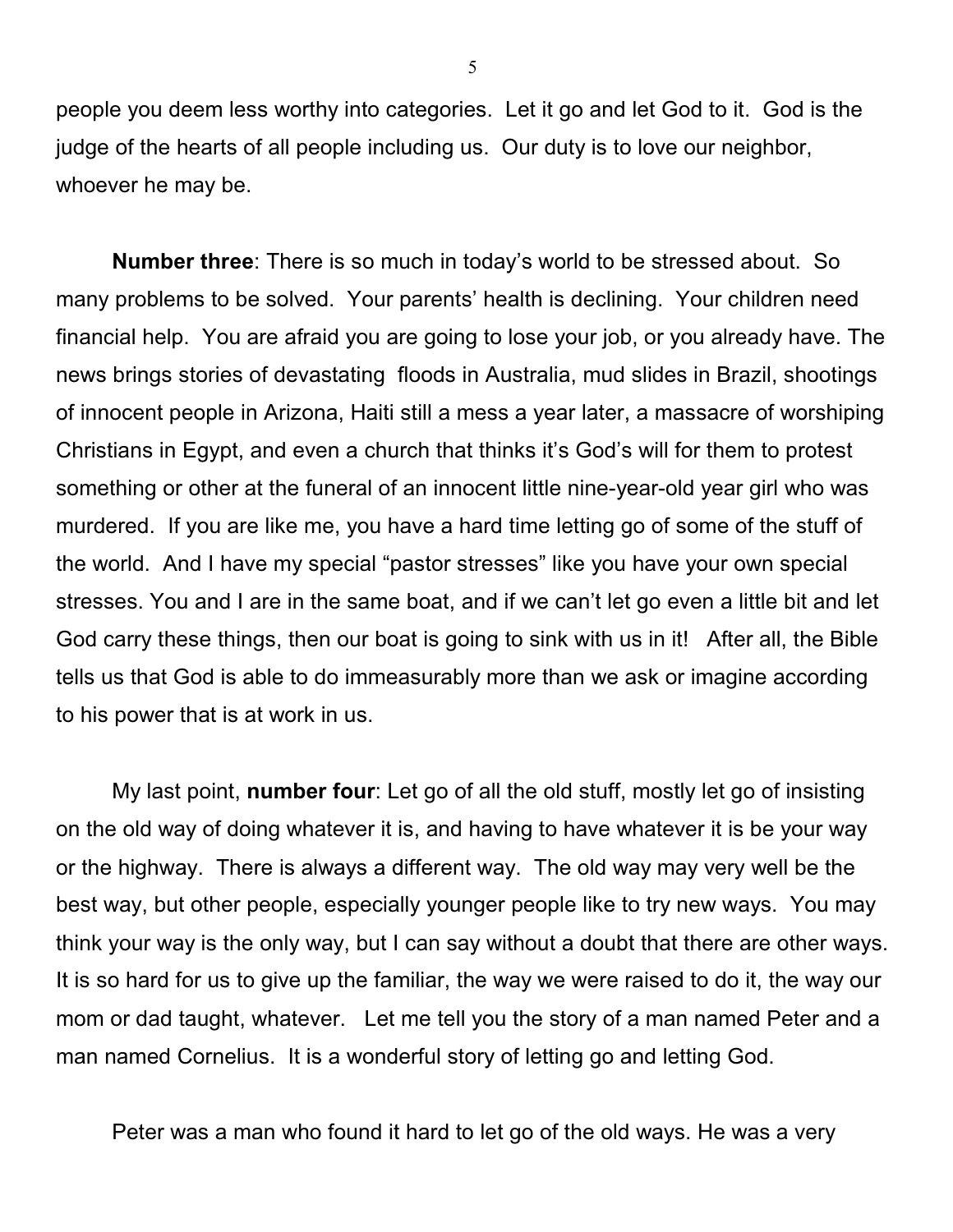faithful and committed Jew who followed Jesus and became a disciple and a believer. He carefully obeyed the laws of Judaism, including the dietary laws which forbid Jews from eating many different foods such as pork. There were other restrictions which Jews were supposed to follow, such as not associating with Gentiles.

 We are so used to eating anything we want to eat that it is hard for us to imagine being told that we could not. But imagine this: What if on the next Communion Sunday instead of bread and wine or grape juice we instead passed around beer and pretzels. Would you be horrified? Would you protest that it was not the right thing to do, that it was unacceptable to God? Then you know how Peter felt. There has been a big uproar in the news recently about a commercial for Doritos that has been made for Super Bowl Sunday. It shows a minister or priest serving Doritos instead of the bread or Communion wafer. Yet, in other parts of the world I am sure that the bread is more like a tortilla or a pita or a rice cake or even a corn chip.

Getting back to Peter. One day God sent him a vision. The vision was of a large sheet being let down from heaven. In that sheet was every kind forbidden food, all the things which are listed in Leviticus 11. Some of those things were so awful that most of us would never think of eating them anyway. The Lord said, "'Of the animals that move along the ground, these are unclean for you: the weasel, the rat, any kind of great lizard, the gecko, the monitor lizard, the wall lizard, the skink and the chameleon. Of all those that move along the ground, these are unclean for you." If I had been one of those Old Testament Jews, I would have said, "No problem, Lord, you don't have to worry about me eating any of those unclean ground hugger animals, no sir, no way! But here's the thing: God told Peter that he could go ahead and kill any of them and eat them. From then on nothing was unclean. Christians have been delivered from all the requirements of the Law. Through Christ Jesus they are set free.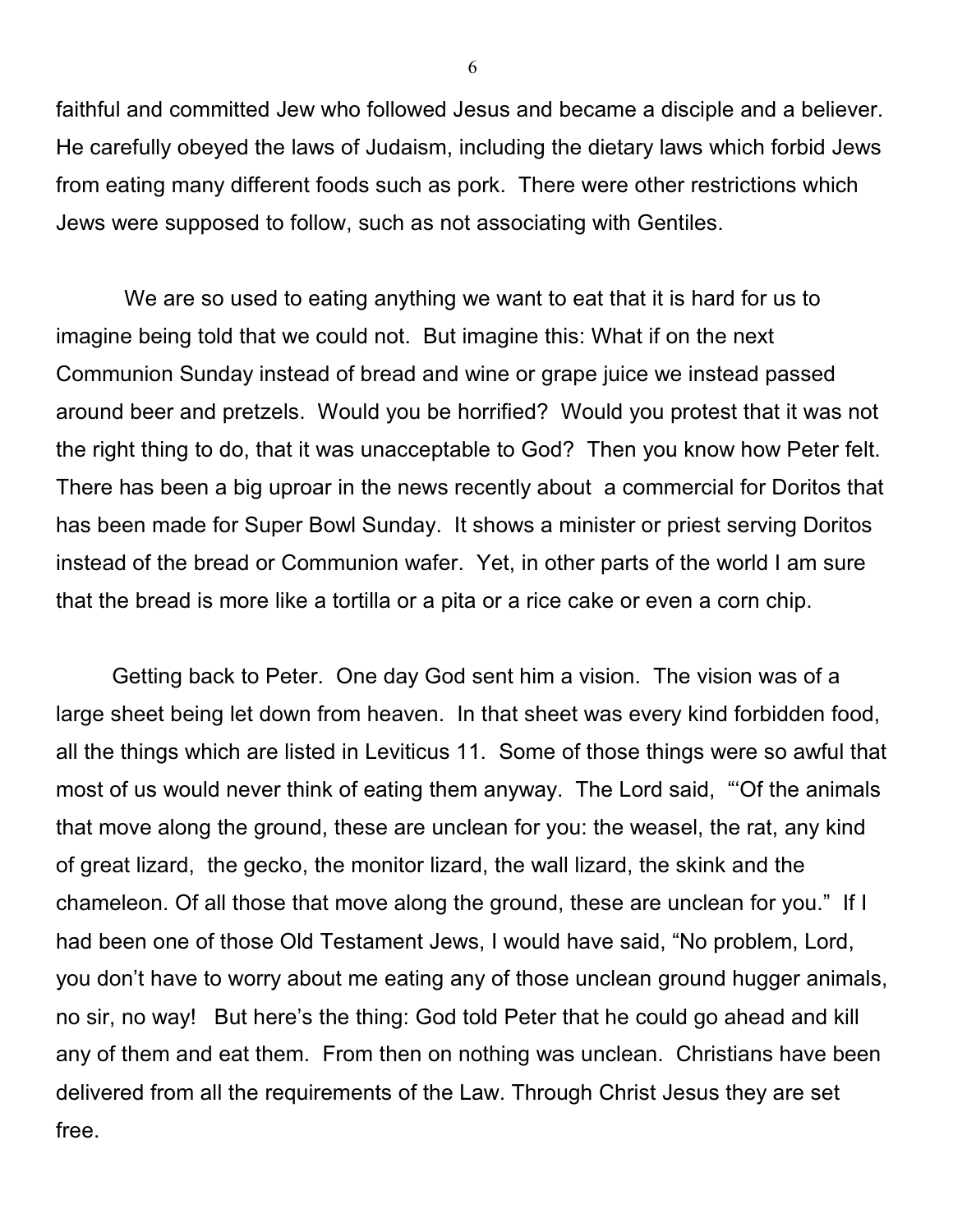Peter couldn't believe what he was hearing. He said, "No, Lord, I could never eat anything unlcean. But the voice in the vision said to him, "What God has made clean you must not call unclean. He had to be told three times before he got the message, but that was typical for Peter. When Peter did get it, he really got it, even though his whole way of thinking and living was going to change forevermore. Jesus had done all that was necessary. The Lamb of God died to take away the sins of the world, all Peter, or any of us have to do, is let go and allow the work of Jesus be done in us for he has fulfilled the Law on our behalf. We cannot do it for ourselves.

Cornelius was a Gentile man who was respected by the Jews because he was a God-fearer, a person who believed in the Jewish God; but he was not circumcised and he did not observe Jewish dietary laws. Even though Cornelius was respected, Jews did not hang out with Gentiles, mainly because of the dietary restrictions. Cornelius also had a vision. An angel came into his room and told him to send for a man named Peter who was staying not far away. He did not understand why, but he sent some men to go get Peter. The men got there and told Peter that they were supposed to take him back to the house of Cornelius because Cornelius had had a vision. Peter put two and two together and figured out that the two visions must be connected.

So, Peter went to Cornelius' home and found the house full of people. He was really surprised, and the first words out of his mouth were, "You know it is unlawful for a Jew to associate with Gentiles?" I'm sure you could have heard a pin drop as the room became silent. Then Peter went on and the whole world stood still when he said that word, **But.....** But "I now realize how true it is that God does not show favoritism but accepts from every nation the one who fears him and does what is right." Peter went on to preach one of his great sermons I'm sure. And soon the hearts of his listeners were moved by what he said. The Bible says in the book of Acts that the